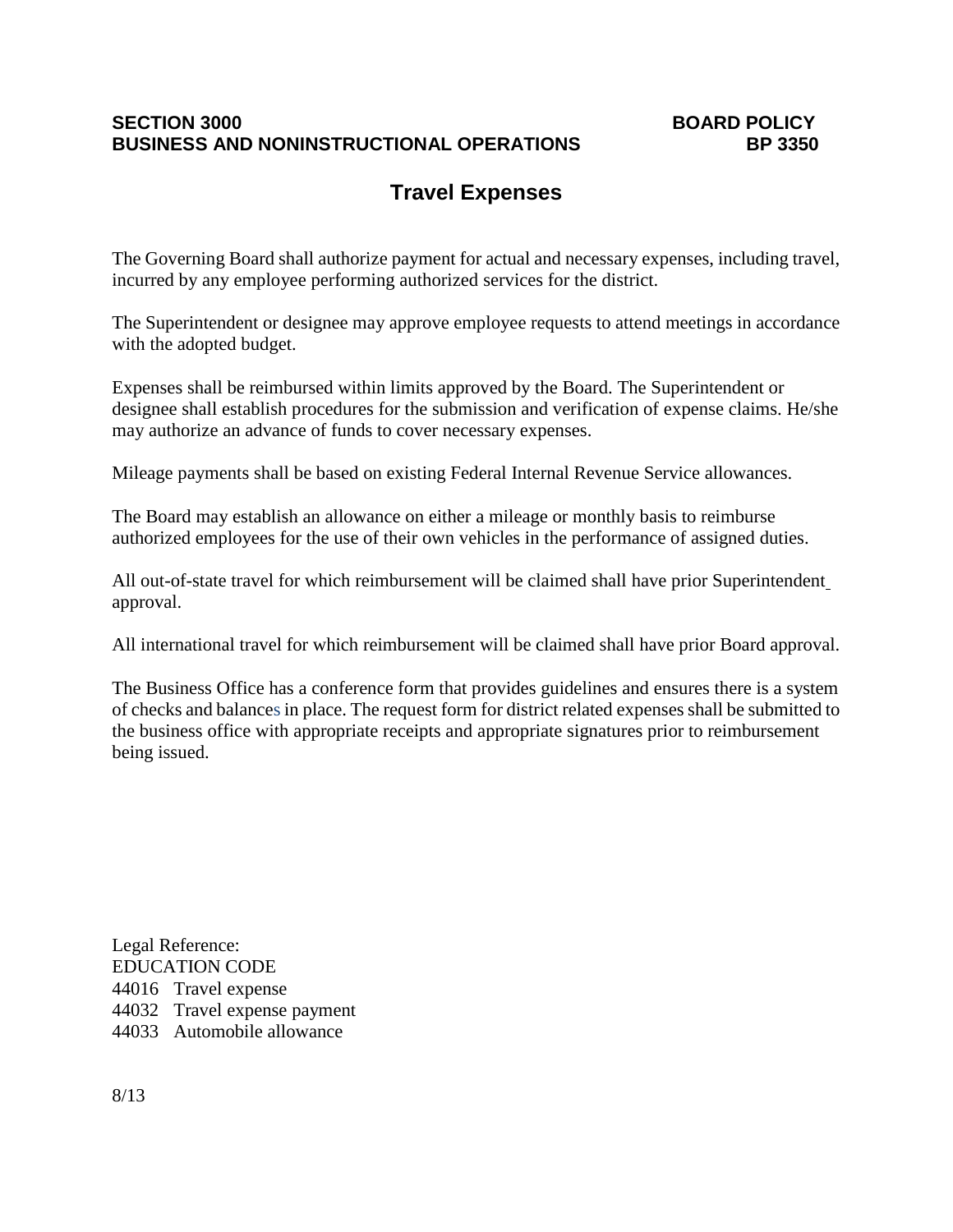## **Administrative Regulation**

**Travel Expenses**

# **Operations**

#### AR 3350 **Business and Noninstructional**

The major focus of conference content must be directly related to Board Goals, needs addressed in the school or district plans, or directly related to funding program intent and goals.

The conference shall be related to the primary or major portion of the staff member's assignment, advisory committees are of concern or to the furtherance of Board Goals or needs addressed in school or district plans. The number of persons attending the conferences or activity shall be reasonable, based on the format of the conference, the type of information to be obtained and disseminated and the availability of funds.

The justification statement must be on the request and a conference brochure must be attached.

The term "conference" as used in the preceding paragraphs, includes any meeting, convention or other gathering which an individual will attend outside of Oxnard Union High School District, and which necessitates an absence from regular duties in the district.

#### **Meals**

Reimbursement shall be based on actual and necessary meal costs. If a meal is not purchased, no amount may be claimed. If the actual cost is less than the approved meal limitations, only the actual amount may be claimed. If the meal exceeds the limitation, the employee has the option to claim up to the limited amount, or claim the entire amount by attaching a statement of justification approved by authorized district personnel. Gratuities may be paid if the total payment of the meal and gratuity does not exceed the limit for meal reimbursement. Original itemized receipts from the vendor must be presented for reimbursement for the employee only. *No school district, county board of education, or county superintendent of schools shall expend any public funds on the purchase of alcoholic beverages. California Ed. Code 32435(a).*

Reimbursement for meals will be:

|  | Breakfast \$12.00 |  |  | Lunch \$18.00 | Dinner | \$25.00 |
|--|-------------------|--|--|---------------|--------|---------|
|--|-------------------|--|--|---------------|--------|---------|

When attending an overnight conference where meal(s) are part of the registration package, the daily allowance will be reduced by that meal. For example, if a continental breakfast and lunch are included in the overnight conference price only the dinner allowance will be available for meal reimbursement.

Breakfast, lunch and dinner will be provided for overnight travel. Allowed meals on the travel day to and from a conference will be prorated.

Lunch will be reimbursed for full day travel which means leaving from your home in the morning to attend a full day meeting or conference and returning to your home that same evening, as long as lunch is not included in the conference or meeting that you are attending.